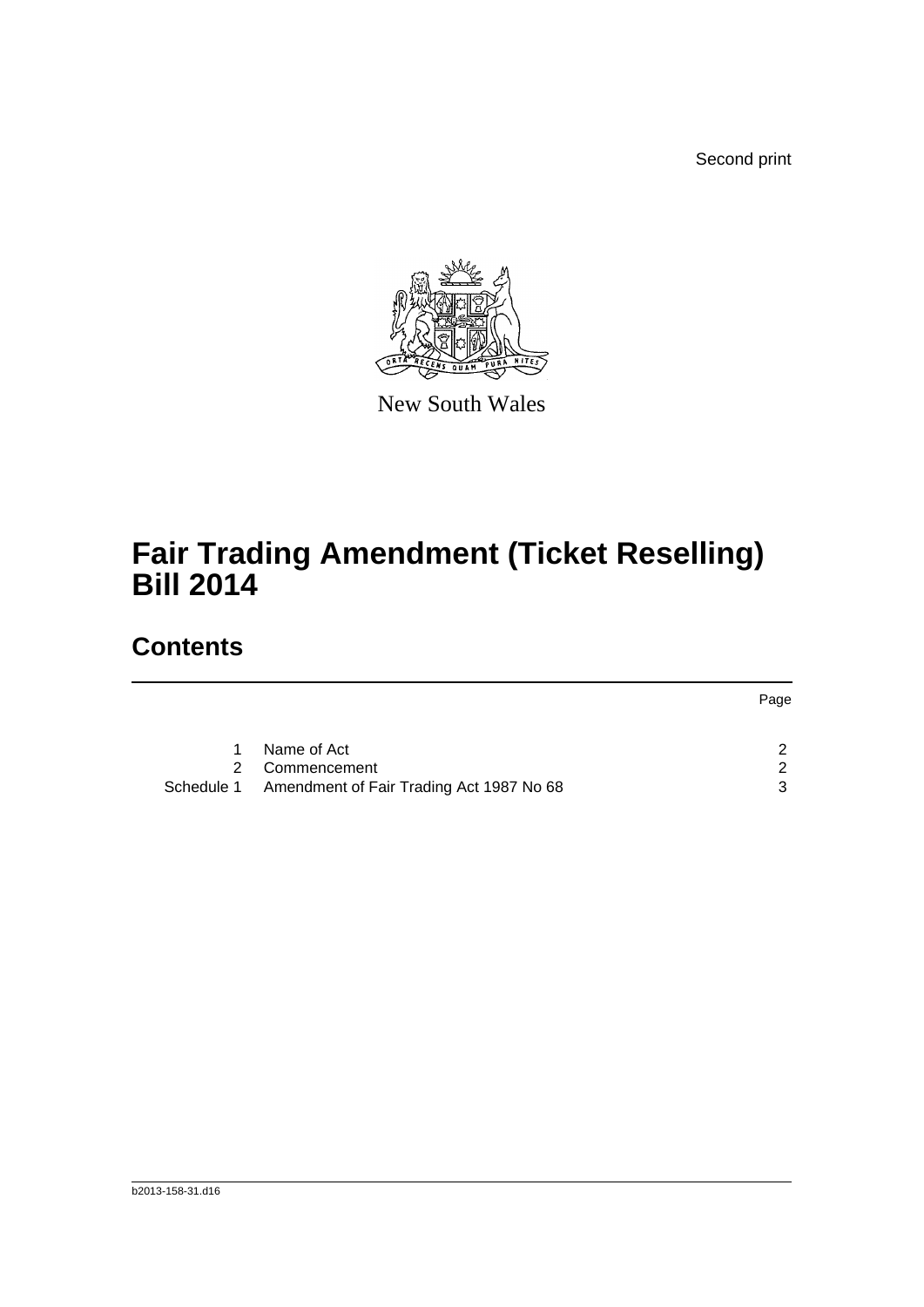*This public bill which originated in the Legislative Assembly, has passed and is now ready for presentation to the Legislative Council for its concurrence.*

> *Clerk of the Legislative Assembly. Legislative Assembly, Sydney,* , 2014



New South Wales

## **Fair Trading Amendment (Ticket Reselling) Bill 2014**

Act No , 2014

An Act to amend the *Fair Trading Act 1987* with respect to the resale of certain tickets to sporting or entertainment events.

*EXAMINED*

*Assistant Speaker*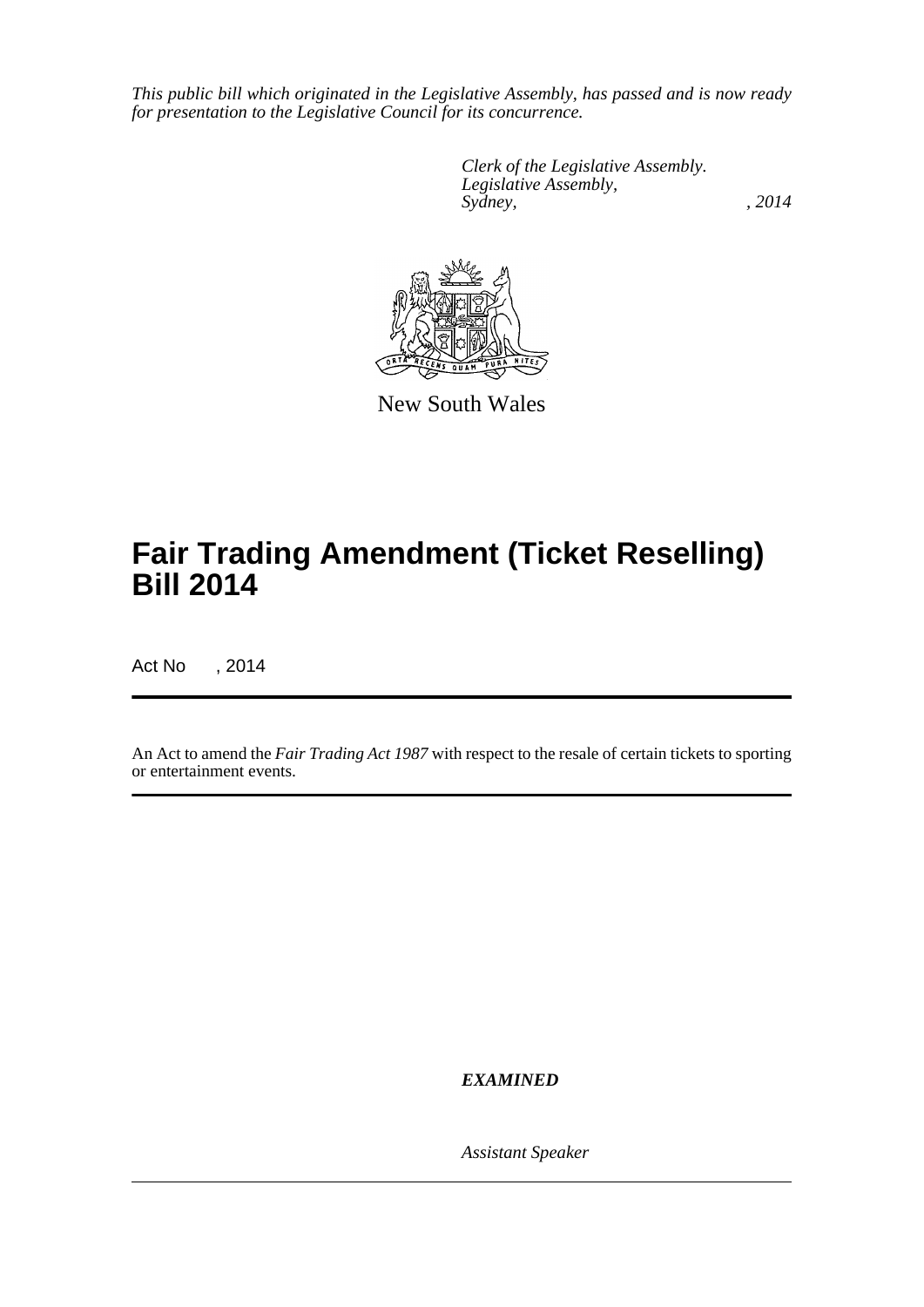Fair Trading Amendment (Ticket Reselling) Bill 2014 [NSW]

<span id="page-2-1"></span><span id="page-2-0"></span>

| The Legislature of New South Wales enacts:                           |               |  |
|----------------------------------------------------------------------|---------------|--|
| Name of Act                                                          | $\mathcal{P}$ |  |
| This Act is the Fair Trading Amendment (Ticket Reselling) Act 2014.  | 3             |  |
| <b>Commencement</b>                                                  | 4             |  |
| This Act commences on a day or days to be appointed by proclamation. | 5             |  |
|                                                                      |               |  |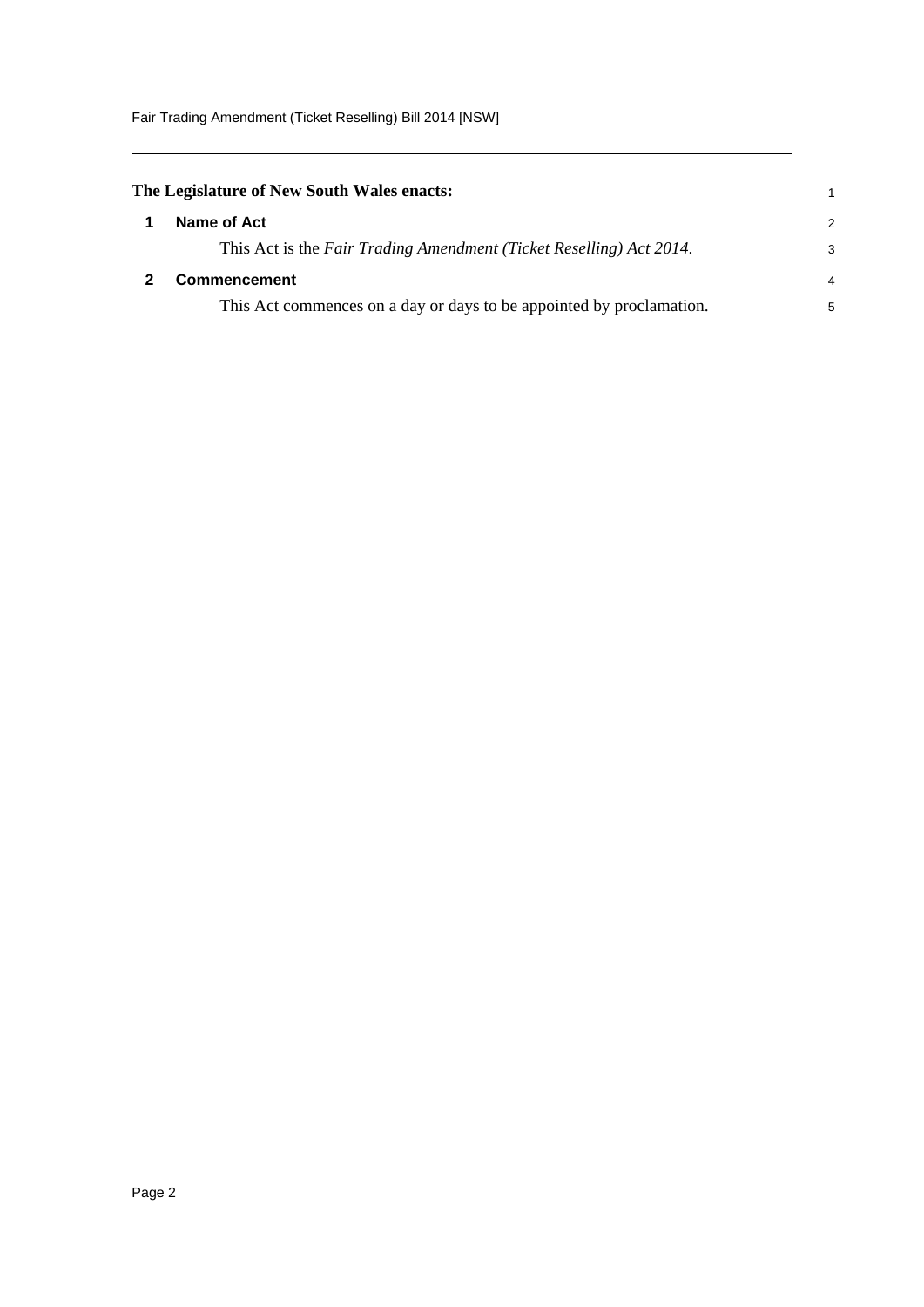<span id="page-3-0"></span>

|                                 | <b>Schedule 1</b> |          | <b>Amendment of Fair Trading Act 1987 No 68</b><br>Part 4 NSW consumer safety and information requirements                                                                                                                                                                                                                                                                                   |  |
|---------------------------------|-------------------|----------|----------------------------------------------------------------------------------------------------------------------------------------------------------------------------------------------------------------------------------------------------------------------------------------------------------------------------------------------------------------------------------------------|--|
| <b>Insert after Division 5:</b> |                   |          |                                                                                                                                                                                                                                                                                                                                                                                              |  |
|                                 | <b>Division 6</b> |          | Resale of tickets to sporting or entertainment events                                                                                                                                                                                                                                                                                                                                        |  |
| 58                              |                   |          | <b>Tickets to which Division applies</b>                                                                                                                                                                                                                                                                                                                                                     |  |
|                                 | (1)               |          | This Division applies to a ticket to a sporting or entertainment event held in<br>New South Wales if:                                                                                                                                                                                                                                                                                        |  |
|                                 |                   | (a)      | the ticket is subject to a resale restriction, and                                                                                                                                                                                                                                                                                                                                           |  |
|                                 |                   | (b)      | the ticket contains a term or condition that provides that the organiser of<br>the event will take all reasonable steps to give the ticket holder notice of<br>the organiser's intention to cancel the ticket or render it invalid under<br>the resale restriction, within a reasonable time before cancelling it or<br>rendering it invalid.                                                |  |
|                                 | (2)               |          | A resale restriction means, for the purposes of this Division, a term or<br>condition of a ticket that limits the circumstances in which the ticket may be<br>resold or prohibits resale of the ticket and includes a term or condition that<br>provides for the ticket to be cancelled or rendered invalid if the ticket is resold,<br>or if the ticket is resold in certain circumstances. |  |
|                                 | (3)               |          | A reference in this Division to the terms and conditions of a ticket includes a<br>reference to the terms and conditions of any contract that governs the use of<br>the ticket (including resale).                                                                                                                                                                                           |  |
| 59                              |                   |          | Unauthorised advertisement for resale of tickets                                                                                                                                                                                                                                                                                                                                             |  |
|                                 | (1)               |          | An advertisement that offers a ticket for sale is, for the purposes of this<br>Division, an <i>unauthorised advertisement</i> unless the advertisement complies<br>with the requirements of this section.                                                                                                                                                                                    |  |
|                                 | (2)               | numbers. | An advertisement must specify the ticket number, bay number, row number<br>and seat number of the ticket if the ticket has been issued and includes such                                                                                                                                                                                                                                     |  |
|                                 | (3)               |          | An advertisement must specify the terms and conditions of the ticket or<br>specify where those terms and conditions can be readily found.                                                                                                                                                                                                                                                    |  |
|                                 | (4)               |          | An advertisement must include a notice specifying the circumstances in which<br>resale of the ticket may result in the ticket being cancelled or rendered invalid.                                                                                                                                                                                                                           |  |
|                                 | (5)               |          | An advertisement must contain a photograph of the ticket that clearly shows<br>any ticket number, row number and seat number. However, the photograph<br>must not show any barcode on the ticket.                                                                                                                                                                                            |  |
|                                 | (6)               |          | This section does not apply to:                                                                                                                                                                                                                                                                                                                                                              |  |
|                                 |                   | (a)      | an advertisement published by or on behalf of the organiser of the event<br>to which the ticket relates or any agent of the organiser, or                                                                                                                                                                                                                                                    |  |
|                                 |                   | (b)      | an advertisement offering a ticket for sale at or below the price (not<br>including any booking fee or other transaction cost) at which the ticket<br>was offered for sale by, or on behalf of, the organiser of the event to<br>which the ticket relates, or                                                                                                                                |  |
|                                 |                   | (c)      | an advertisement of a class prescribed by the regulations.                                                                                                                                                                                                                                                                                                                                   |  |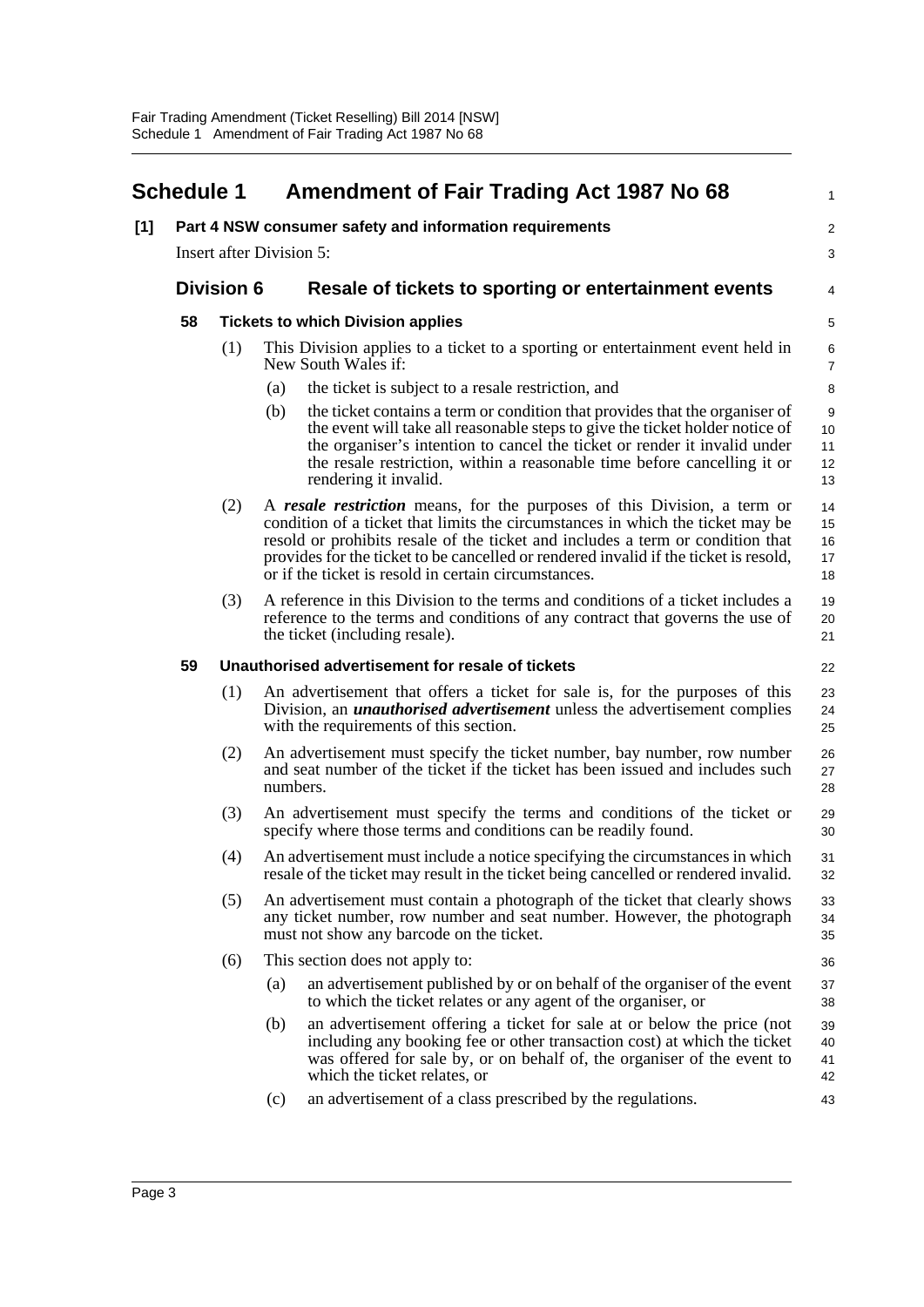| 60  | Public forum not to contain unauthorised advertisement |                                                                                                                                                                                                                                                                                                                                                                                                                                                                                                        |                                               |
|-----|--------------------------------------------------------|--------------------------------------------------------------------------------------------------------------------------------------------------------------------------------------------------------------------------------------------------------------------------------------------------------------------------------------------------------------------------------------------------------------------------------------------------------------------------------------------------------|-----------------------------------------------|
|     | (1)                                                    | In this section:                                                                                                                                                                                                                                                                                                                                                                                                                                                                                       | $\overline{c}$                                |
|     |                                                        | <i>advertisement</i> means any advertisement whether paid or not.                                                                                                                                                                                                                                                                                                                                                                                                                                      | 3                                             |
|     |                                                        | forum means any forum having advertisements to which members of the<br>public have access (whether or not a member of the public is first required to<br>pay a fee or subscription, register or become a member) such as a website, a<br>newspaper, magazine or other publication or a public notice board.<br>person conducting a business or undertaking has the same meaning as in the<br>Work Health and Safety Act 2011 but also includes any person of a class<br>prescribed by the regulations. | 4<br>5<br>6<br>$\overline{7}$<br>8<br>9<br>10 |
|     |                                                        |                                                                                                                                                                                                                                                                                                                                                                                                                                                                                                        |                                               |
|     | (2)                                                    | A person conducting the business or undertaking of a forum must take<br>reasonable steps to ensure that no advertisement in the forum is an<br>unauthorised advertisement.<br>Maximum penalty: 200 penalty units.                                                                                                                                                                                                                                                                                      | 11<br>12<br>13<br>14                          |
|     | (3)                                                    | A person conducting the business or undertaking of a forum must, within a<br>reasonable time after being notified in writing by a person referred to in<br>subsection (4) of an unauthorised advertisement in the forum, ensure that if it<br>is reasonably practicable to do so:                                                                                                                                                                                                                      | 15<br>16<br>17<br>18                          |
|     |                                                        | the advertisement is removed from the forum, or<br>(a)                                                                                                                                                                                                                                                                                                                                                                                                                                                 | 19                                            |
|     |                                                        | (b)<br>the advertisement is changed so that it is not an unauthorised<br>advertisement.                                                                                                                                                                                                                                                                                                                                                                                                                | 20<br>21                                      |
|     |                                                        | Maximum penalty: 50 penalty units.                                                                                                                                                                                                                                                                                                                                                                                                                                                                     | 22                                            |
|     | (4)                                                    | Notification under subsection (3) can only be made by the organiser of the<br>event to which the advertised ticket relates or a person nominated by the<br>organiser.                                                                                                                                                                                                                                                                                                                                  | 23<br>24<br>25                                |
|     | (5)                                                    | The regulations may prescribe circumstances in which a person conducting the<br>business or undertaking of a forum is taken to have been notified in writing<br>that there is an unauthorised advertisement in the forum.                                                                                                                                                                                                                                                                              | 26<br>27<br>28                                |
|     | (6)                                                    | This section does not apply to an advertisement offering a ticket for sale if the<br>advertisement is in a forum that has been authorised for the purposes of such<br>sale by the organiser of the event.                                                                                                                                                                                                                                                                                              | 29<br>30<br>31                                |
|     | (7)                                                    | A reference in this section to a person conducting a business or undertaking<br>includes a reference to the owner of the business or undertaking.                                                                                                                                                                                                                                                                                                                                                      | 32<br>33                                      |
| 60A |                                                        | Resale restriction void unless ticket contains warning                                                                                                                                                                                                                                                                                                                                                                                                                                                 | 34                                            |
|     |                                                        | A resale restriction that provides for a ticket to be cancelled or rendered invalid<br>if it is resold (or if it is resold in certain circumstances) is void unless the ticket<br>contains a warning in the form prescribed by the regulations.                                                                                                                                                                                                                                                        | 35<br>36<br>37                                |
| 60B |                                                        | <b>Review of Division</b>                                                                                                                                                                                                                                                                                                                                                                                                                                                                              | 38                                            |
|     | (1)                                                    | The Minister is to review this Division to determine whether the policy<br>objectives of the Division remain valid and whether the terms of the Division<br>remain appropriate for securing those objectives.                                                                                                                                                                                                                                                                                          | 39<br>40<br>41                                |
|     | (2)                                                    | The review is to be undertaken as soon as possible after the period of 3 years<br>from the commencement of this Division.                                                                                                                                                                                                                                                                                                                                                                              | 42<br>43                                      |
|     | (3)                                                    | A report on the outcome of the review is to be tabled in each House of<br>Parliament within 12 months after the end of the period of 3 years.                                                                                                                                                                                                                                                                                                                                                          | 44<br>45                                      |